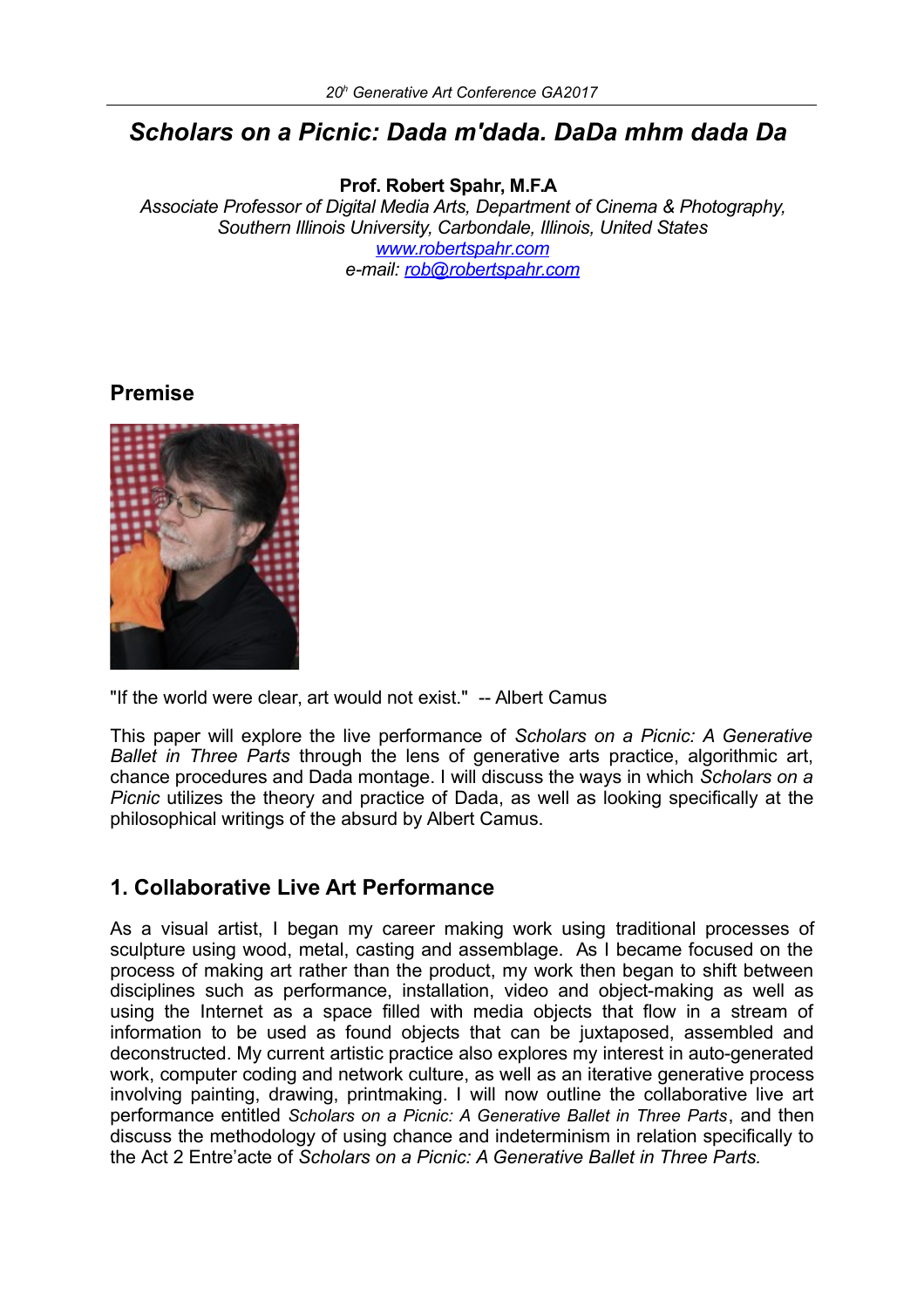*Scholars on a Picnic: A Generative Ballet in Three Parts*, is a live performance that incorporates chance, algorithms and game play to determine its parameters. In the post WWII period two very different games were developed that demonstrate the precarious position we find ourselves in at the start of the 21<sup>st</sup> Century, stuck between possible world destruction (auclear annihilation, climate change) and the potential peace (universal income, racial, religious and gender equality). We take as our starting point, the game La Conquête du Monde (The Conquest of the World) or as it was later called, Risk, the Game of Global Domination, which was developed in the late 1950s by writer/filmmaker Albert Lamorisse. Our second influence comes from the World Game or World Peace Game, an educational game developed by Buckminster Fuller in 1961 to challenge the notion of dominant nation states and to create solutions to problems like over population, world hunger, and now climate change. Our ballet is situated within the struggle between these two opposing possibilities, between brute force of capital/power and the peaceful sharing of resources and education, that are played out as both individual dilemmas and a societal call to arms. Our three protagonists, each representing a different philosophical approach to artistic/scholarly practice. I will be the 21st century dadaist, and my fellow performers Jay Needham, the ecological composer and Michel Leigh the feminist historian. We interact within the performance space using predetermined movements based on rules of play as we move through the two game concepts. Sounds are programmed using algorithmic processes incorporating chance and indeterminism to coordinate and determine who moves, how and for how long. Each of the three acts of the ballet are associated with specific historical moments in time, Act 1 Setting out the Picnic - The Battleground, 1755 to 1945, Act 2 Entre'acte - The Free-for-All, 2017, Act 3 Food Coma - Peaceful Slumber, 1957-1970.

# **2. Chance, Uncertainty and Contingency**

"There is no such thing as chance. A door may happen to fall shut, but this is not by chance. It is a conscious experience of the door, the door, the door, the door." (From *Lieschen* by Kurt Schwitters)

The Act 2 Entre'acte of *Scholars on a Picnic: A Generative Ballet in Three Parts*, uses chance as a generative process organize the composition of live art events. There is uncertainty as to the sequence of events, as the work develops it;s own composition based on the laws of chance. Act 2 Entre'acte bridges the Dada anger and frustration at the chaotic global destruction of post-WWI Europe, and our burgeoning neo-Dada anger and psychological stresses of our present age of Brexit, the presidency of Donald J. Trump, rampant nuclear proliferation and climate change. We find ourselves in an continual state of alertness, sleeping less due to overwork and insomnia. We live in a time of false memories and fake news, where elected officials can repeat the lies so often we begin to forget the truth. What was a radical juxtaposition of images in a Dada photomontage has become the mundane method of acquiring knowledge in our daily existence as we experience the overload of networked information sending waves of data to our laptops, tablets, and cell phones. We live in a world today that seems to be organized by the cynical rules of the game of Risk, and not the optimism of Fuller's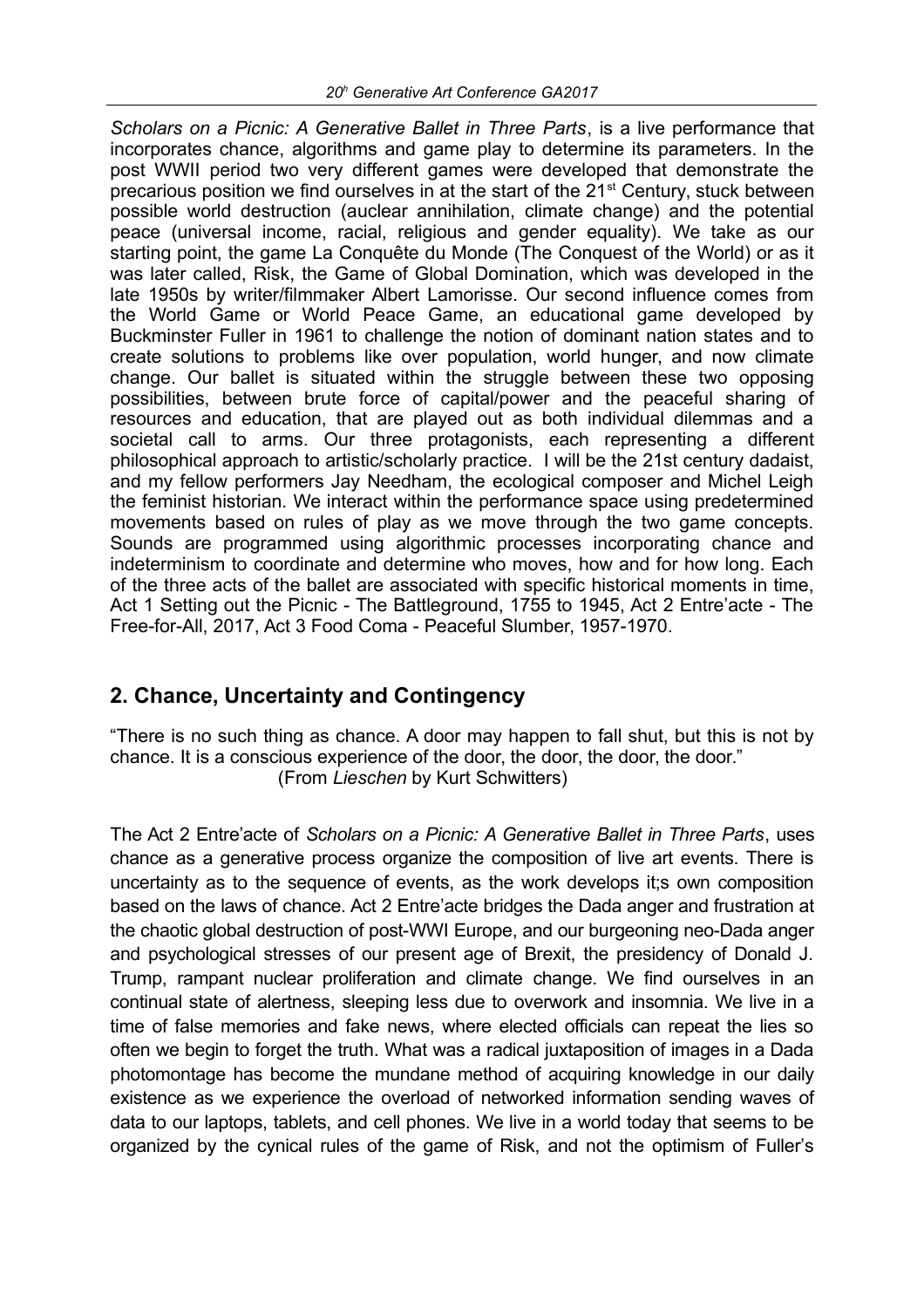World Game. In 1917, Dadaist Jean Arp composed a collage by shuffling torn scraps of paper, and gluing them down just as they fell. [1]



*Jean (Hans) Arp Untitled (Collage with Squares Arranged according to the Laws of Chance) 1917. Torn paper, 19 1/8 x 13 5/8" (48.5 x 34.6 cm)*

This work created according to the Laws of Chance, calls into question long-held assumptions about artistic authorship, originality and skill. This work is made from a process that embraces uncertainty to create a contingent object. Today the events of our daily lives feel absurd, random, uncertain and contingent. As Gabrielle Buffet-Picabia, the first wife of artist Francis Picabia, said of Dada, " The ability of the unconscious to reconcile opposites is nowhere so evident as in Dada, for within a periphery of nonsense the ridiculous and the profound were made to evince each other: "Dada wished to destroy the reasonable frauds of men and recover the natural, unreasonable order. Dada wished to replace the logical nonsense of the men of today with an illogical nonsense. That is why we beat the Dadaist bass drum with all our might and trumpeted the praises of unreason... Dada like nature is without meaning. Dada is for infinite meaning and finite means." [ 2 ] The ballet *Scholars on Picnic* achieves a similar experience of this Dada cognitive dissonance of living in a world of logical nonsense while simultaneously wanting to replace it will illogical nonsense.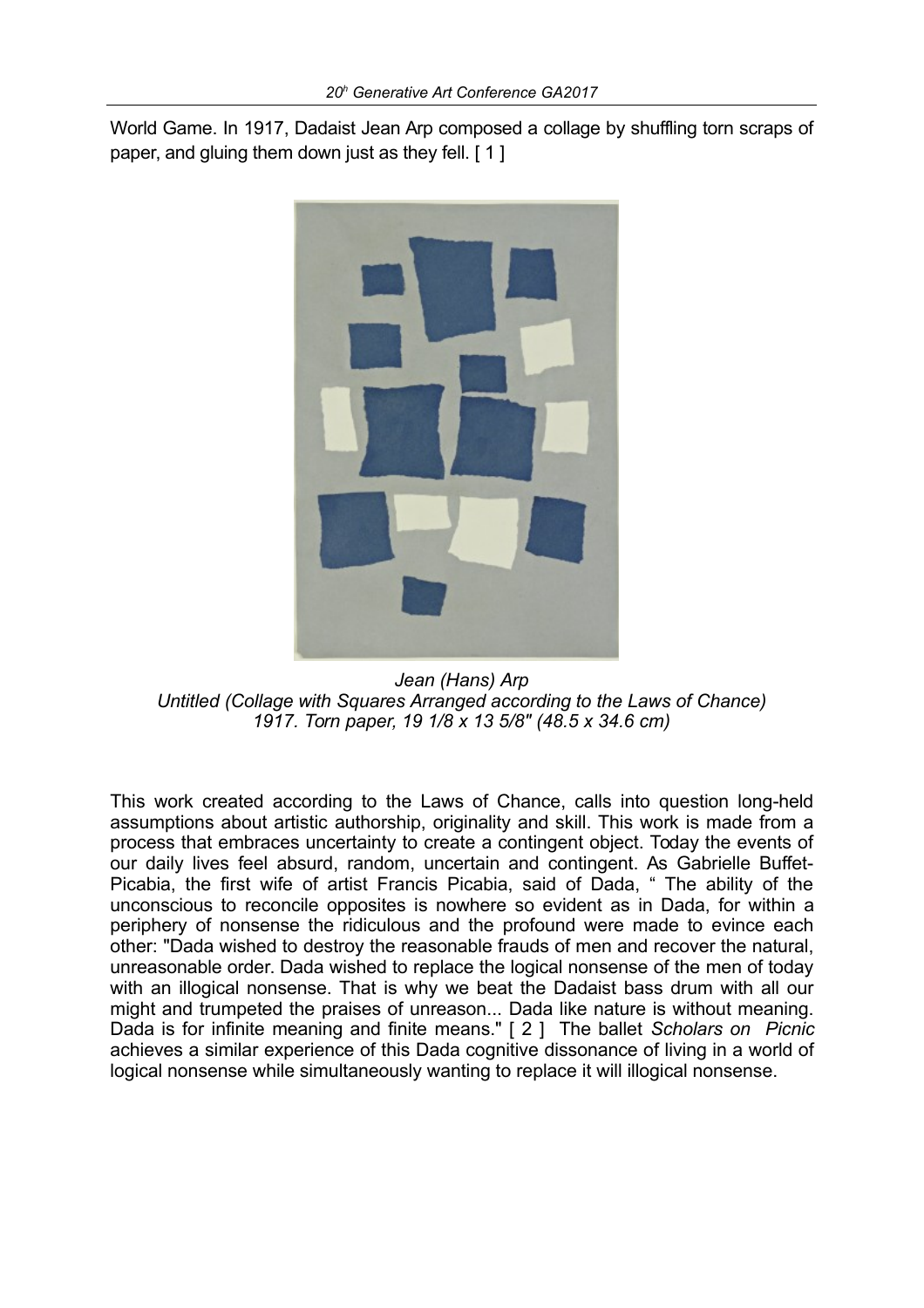# **3. Chance Methodology**

There are three methods of chance that I have used in my auto-generated visual art that has influenced the chance procedures in the development of the ballet, *Scholars on a Picnic.* I create digital collages by scraping the web using computational algorithms organized under the umbrella concept of *Cruft,* to then take apart, juxtapose, recycle, and interrupt the relentless flow of media on the Internet to reveal a relationship in which we don't simply consume media, but are also consumed by it. Chance is used in three different ways to auto-generate these *Cruft* .

### **3.1 Random Event / Selection**

Using the Internet as a large database of flowing information, my work simple goes out to the network and selects images, audio files or text from specific web sites. The constantly changing information inherently makes the scraped media a random event. For this example I will use the source image for an auto-generated work entitled *Darkling Cruft (an eye on dangerous).* The computer program that generates this work captures an image every hour from surveillance cameras watching the streets of New York City. By the nature of a constant video feed, this selected image will always be random with various people and vehicles within the frame.



*Randomly selected source image from a New York City CCTV camera.*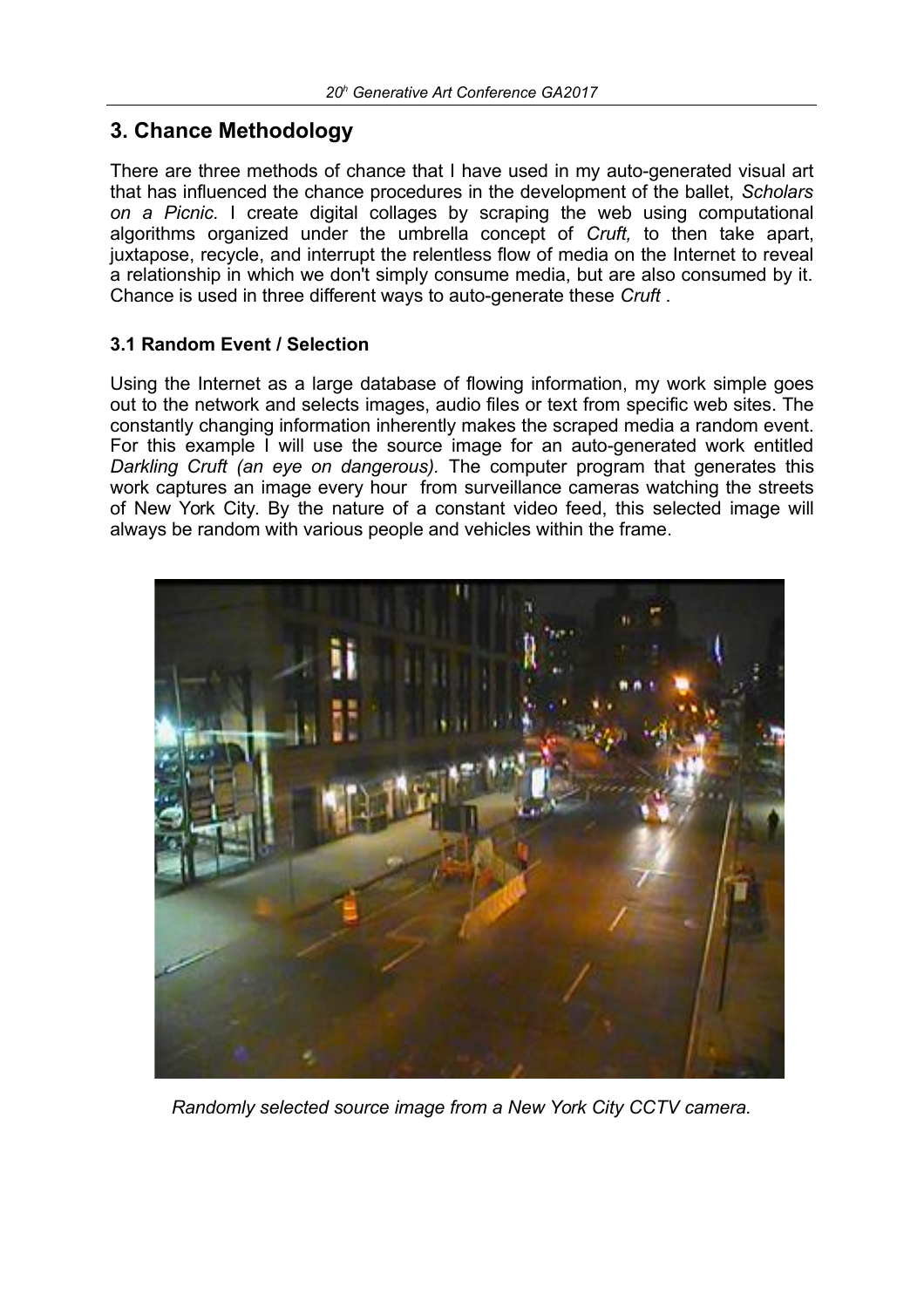#### *3.2 Mutation / Transformation*

An analogy to a Darwinian form of evolutionary mutation, several source images are digitally manipulated and transformed into an animation. Nature itself is structured on indeterminacy, from evolutionary processes to the Heisenberg uncertainty principle in quantum mechanics which states that the more precisely the position of some particle is determined, the less precisely its momentum can be known, and vice versa.



*Started in 2017 with daily updates at 47 minutes past every hour Source: CCTV Cameras in the City of New York*

*<http://www.robertspahr.com/work/darkling/>*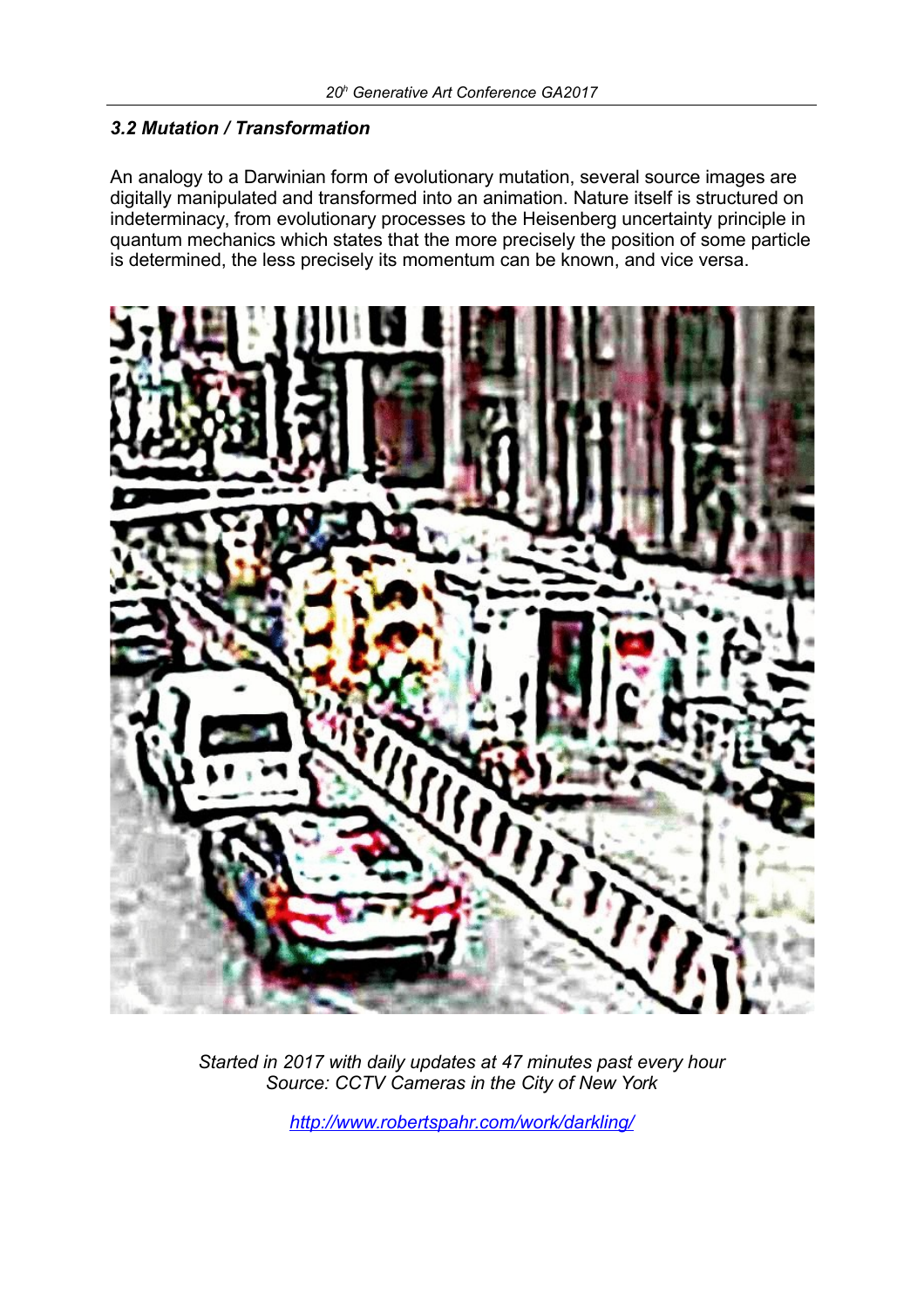#### *3.3 Iterative Processes*

An iterative process where either a digital or analog image is used as a starting point for a repetitive round of exploration and discovery. With each generation of new work, surprises develop, and with continued repetitions there is a risk of boredom. Pushing through this boredom, and continuing iterations can sometimes produce a new state of mind which can reveal new avenues of inquiry that were not at first apparent.



*Erebus: Watching the Dreams of Others #1* Woodcut print, 7" x 7" 2017, Signed and dated on the back.

<http://www.robertspahr.com/work/erebus/>